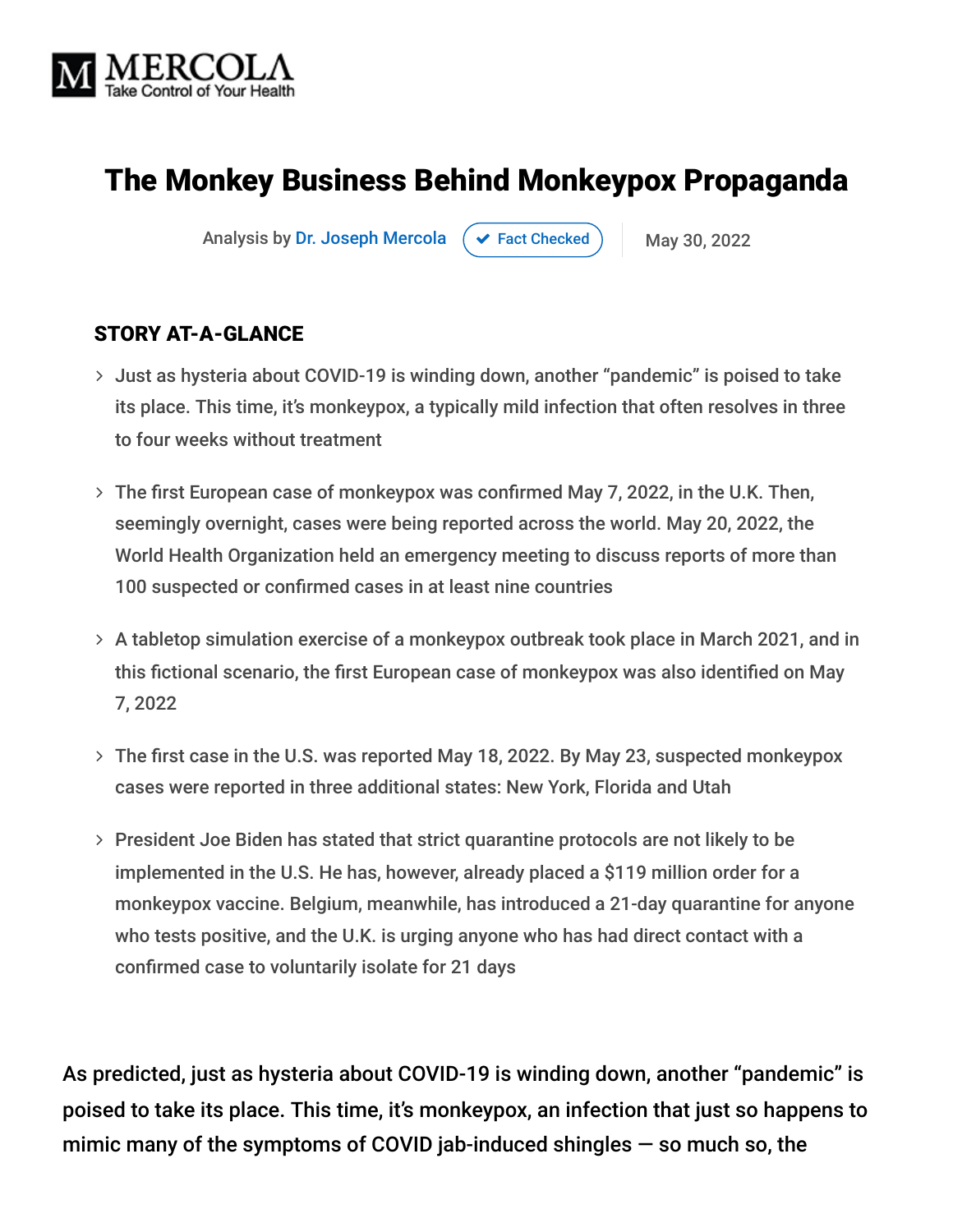Department of Health in Queensland, Australia, used the same photo to illustrate both infections (the photos have since been removed or updated $\mathsf{I}$ ).

The first European case of monkeypox was confirmed May 7, 2022, in the U.K. $^2$  Then, seemingly overnight, cases were being reported across the world. $3$  May 20, 2022, the World Health Organization held an emergency meeting to discuss reports of more than 100 suspected or confirmed cases in at least nine countries, including Belgium, France, Germany, Italy, the Netherlands, Portugal, Spain, Sweden, the U.K., the U.S., Canada and Australia. 4

By the time this article goes to print, the number of countries affected and the case load totals are likely going to be significantly higher. The first case in the U.S. was reported May 18, 2022. 5

By May 23, suspected monkeypox cases were reported in three additional states: New York, Florida and Utah.<sup>6</sup> All of the patients were said to be in good condition and state health departments were in agreement that the cases posed no serious risk to the public.

President Joe Biden has stated that strict quarantine protocols are not likely to be implemented in the U.S. He has, however, already placed a \$119 million order for a monkeypox vaccine.<sup>7,8</sup>

Belgium, meanwhile, has introduced a 21-day quarantine for anyone who tests positive, and the U.K. is urging anyone who has had direct contact with a confirmed case to voluntarily isolate for 21 days. 9

As noted by Jimmy Dore in the video above, the worldwide monkeypox outbreak seems perfectly timed to pressure countries to relinquish health care authority to the WHO.

The World Health Assembly was voting on amendments to the International Health Regulations (IHR) $^{10}$  as the first cases were being identified. I discussed the implications of these amendments **[in a recent article](https://takecontrol.substack.com/p/gates-who-global-takeover)**. As noted by Dore, a pandemic rehearsal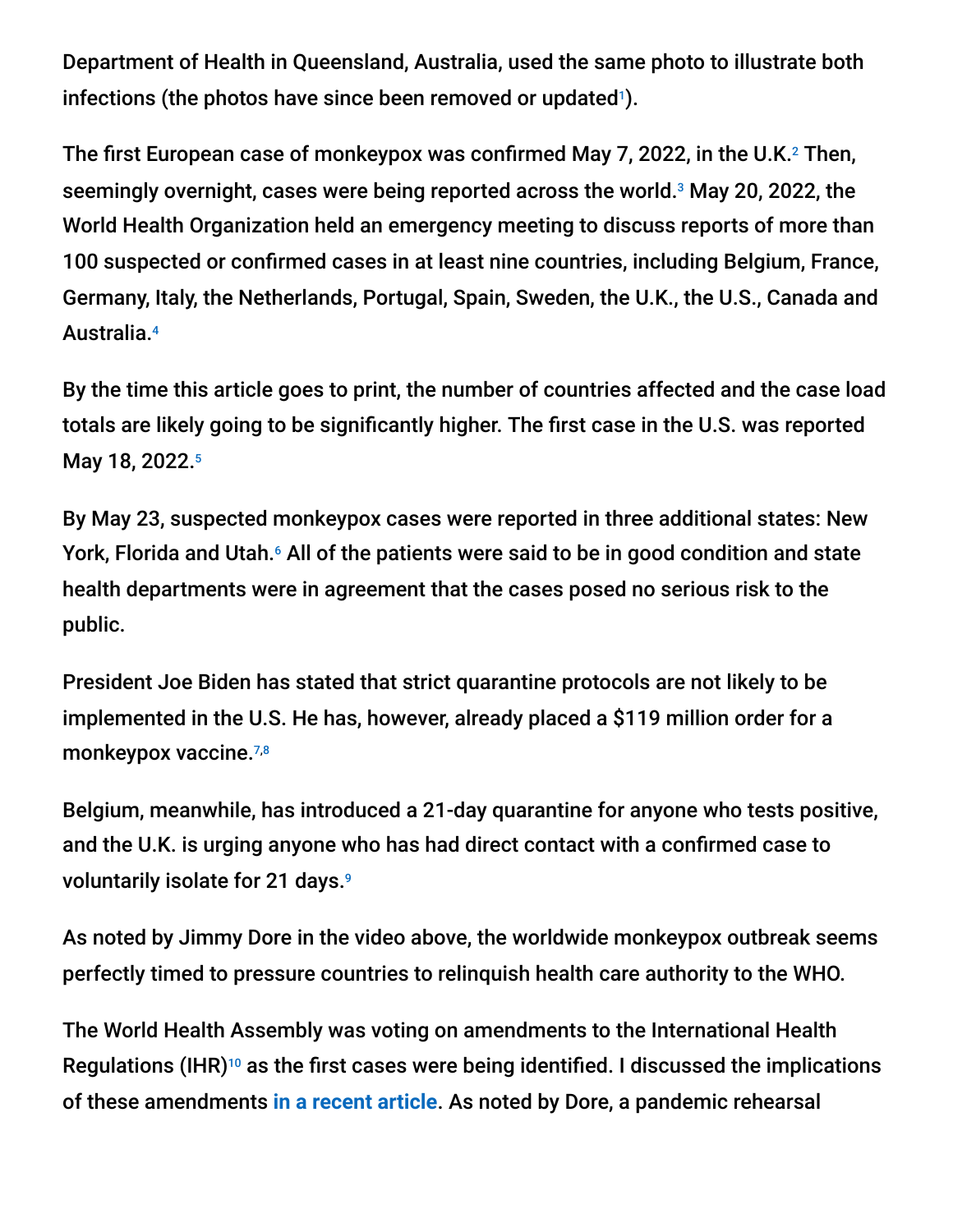conducted just last year also featured monkeypox specifically. I'll review that further below.

### What Is Monkeypox?

Monkeypox, a relative of the smallpox virus, is a typically mild viral illness, characterized by fever, headache, muscle aches, exhaustion, swollen lymph nodes and a bumpy rash that tends to start on the face before spreading to other parts of the body.

The pus-filled lesions are known as "pox." The lesions eventually scab over and fall off after three to four weeks. The infection is not readily transmissible, as it requires direct contact with bodily fluids.

While there's no known effective treatment, most patients recover without any treatment whatsoever. Historically, the infection has primarily plagued the African continent, where a few thousand cases are reported each year. However, many of the current cases are not linked to travel, making the outbreak in so many different areas a rare oddity. As noted by Nature magazine:<sup>11</sup>

"On 19 May, researchers in Portugal uploaded the first draft genome<sup>12</sup> of the *monkeypox virus that was detected there, but Gustavo Palacios, a virologist at the Icahn School of Medicine at Mount Sinai in New York City, emphasizes that it's still a very early draft, and more work needs to be done before any definitive conclusions can be drawn.*

*What researchers can tell from this preliminary genetic data is that the strain of the monkeypox virus found in Portugal is related to a viral strain predominantly found in West Africa. This strain causes milder disease and has a lower death rate — about 1% in poor rural populations — compared with the one that circulates in Central Africa.*

*But exactly how much the strain causing the current outbreaks differs from the one in West Africa — and whether the cases popping up in various countries are linked to one another — remains unknown."*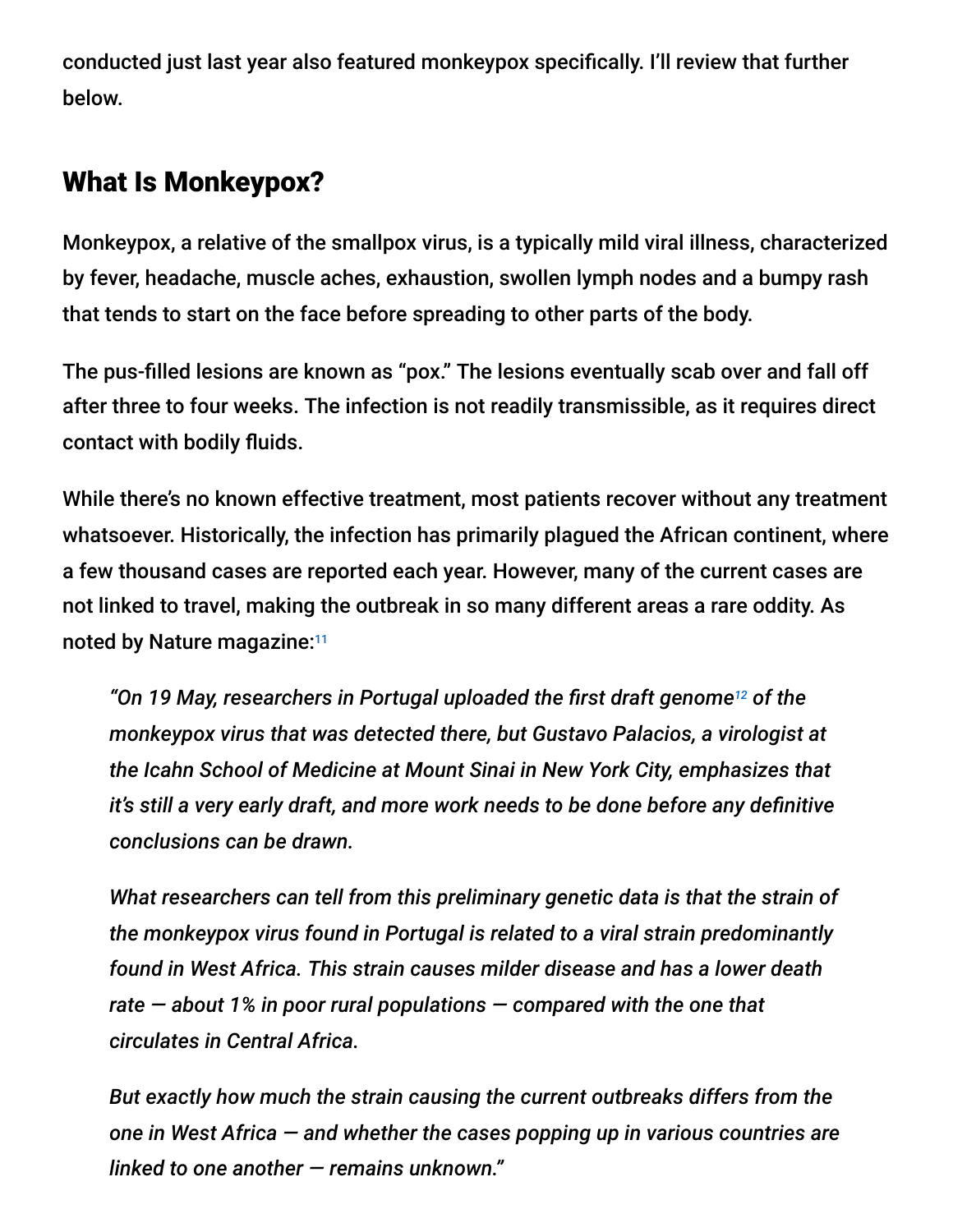### Outbreaks Blamed on Gay Sex

Several of the Spanish cases were linked to a "superspreader event at an adult sauna" in Madrid, at least three Belgian cases were linked to a gay fetish festival in Antwerp, $^{13}$  and cases in Italy and Tenerife have been linked to a gay pride festival on the Canary Islands.<sup>14</sup> Health officials also claim a "notable proportion" of British cases are in the gay and bisexual community. 15,16

Is the singling out of gays another ploy in the totalitarian takeover plan? Totalitarian regimes always need an enemy onto which the fear and irrational aggression of the hypnotized masses can be directed, and since the hatred against those refusing the COVID jab has significantly abated, they clearly need a new scapegoat.

It would not surprise me if, after two years of promoting the gay and trans community, the far Left will now begin to incite anger and fear against it. Why? Because it causes confusion and uncertainty. People who once showed allegiance with this group will now be splintered against them. At the end of the day, it's all about psychological splintering and pitting various groups against each other.

It appears the monkeypox outbreak is also being used to promote The Great Reset in other ways. Already, U.K. health officials are warning the monkeypox virus may spread through consumption of infected meat,<sup>17</sup> and we already know that <mark>eliminating meat</mark> **consumption is part of the globalist agenda**.

## Monkeypox Simulation in 2021

Making the monkeypox outbreaks all the more suspicious is the fact that a tabletop simulation exercise of a monkeypox outbreak took place in March 2021, $^{18}$  and the start date of this fictional scenario was mid-May 2022. Coincidence?

In the video above, AmazingPolly reviews the details of this simulation. She also reminds us how Event 201 ended up "predicting" the COVID pandemic to a tee, and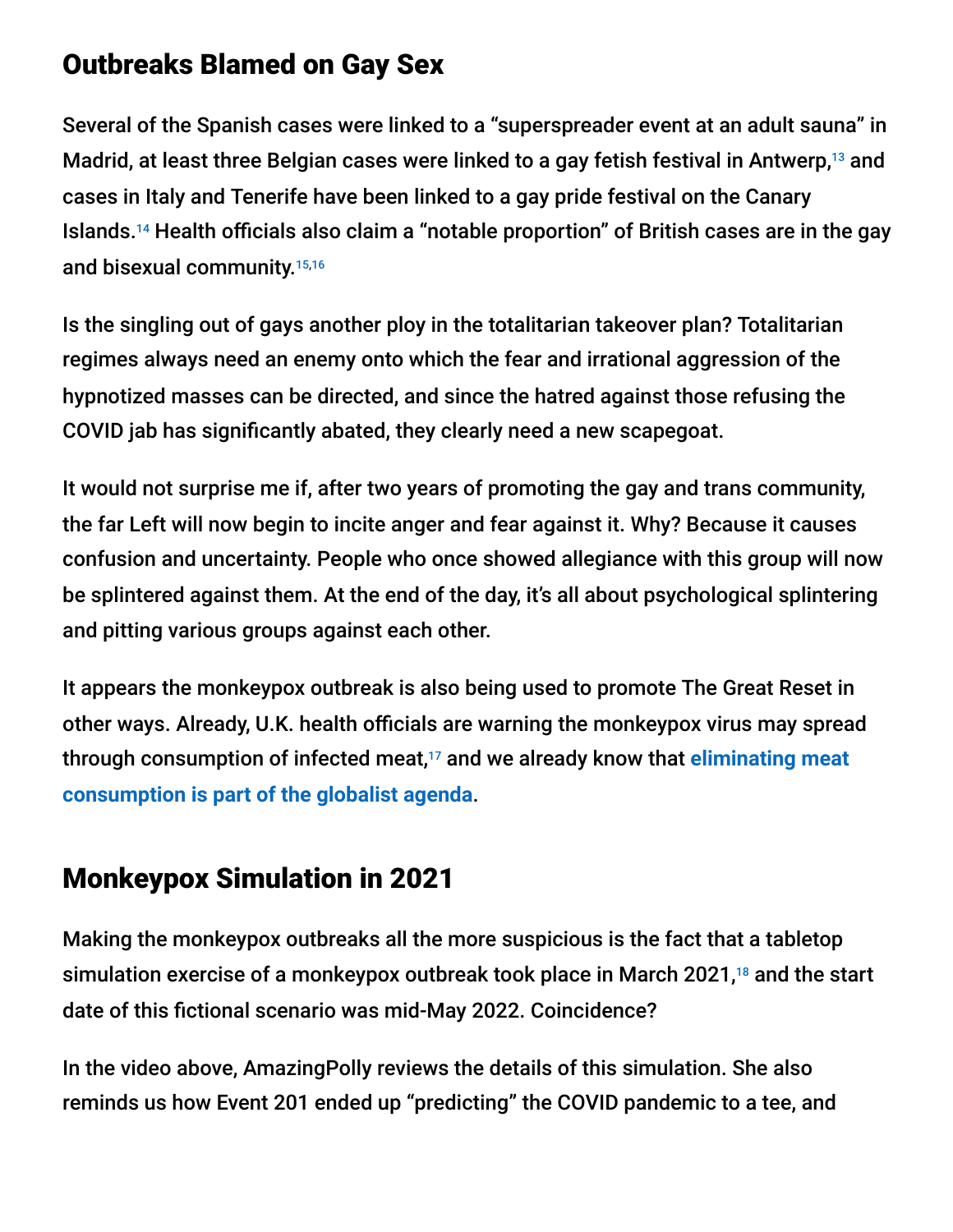shows how we're now seeing a replay of "coincidences" between the monkeypox simulation and real-world events.

The monkeypox exercise was held by the Nuclear Threat Initiative (NTI), which is funded by Bill Gates. NTI was founded to assess and reduce threats associated with the proliferation of nuclear weapons,<sup>19</sup> but they've since expanded to include biological threats.<sup>20</sup> Gates has not only funded NTI pandemic simulations but has also given grants to the NTI for vaccine development in relation to biological threats. 21

The final report<sup>22,23</sup> from this event was funded by the Open Philanthropy project, which in turn is funded by Facebook cofounder Dustin Moscowitz. As reported by The Defender: 24

*"This 'fictional exercise scenario' involved the simulation of 'a deadly, global pandemic involving an unusual strain of monkeypox virus that first emerged in the fictional nation of Brinia and spread globally over 18 months' ...*

*The outcome of this 'exercise scenario' found the fictional pandemic, 'caused by a terrorist attack using a pathogen engineered in a laboratory with inadequate biosafety and biosecurity provisions and weak oversight,' led to 'more than three billion cases and 270 million fatalities worldwide.'*

*The fictional start date of the monkeypox pandemic in this exercise was May 15, 2022. The first European case of monkeypox was identified on May 7, 2022."*

As mentioned, the first European case of monkeypox was in fact confirmed May 7, 2022, in the U.K. $25$  Not only is the date identical to that in this supposedly fictional scenario, but the country of emergence, "Brinia," even sounds very much like "Britannica," or "Great Britain." Coincidence?

### Key Recommendations From the Pandemic Exercise

As reported by The Defender, among the key recommendations from this monkeypox simulation were recommendations that clearly support the WHO's takeover of pandemic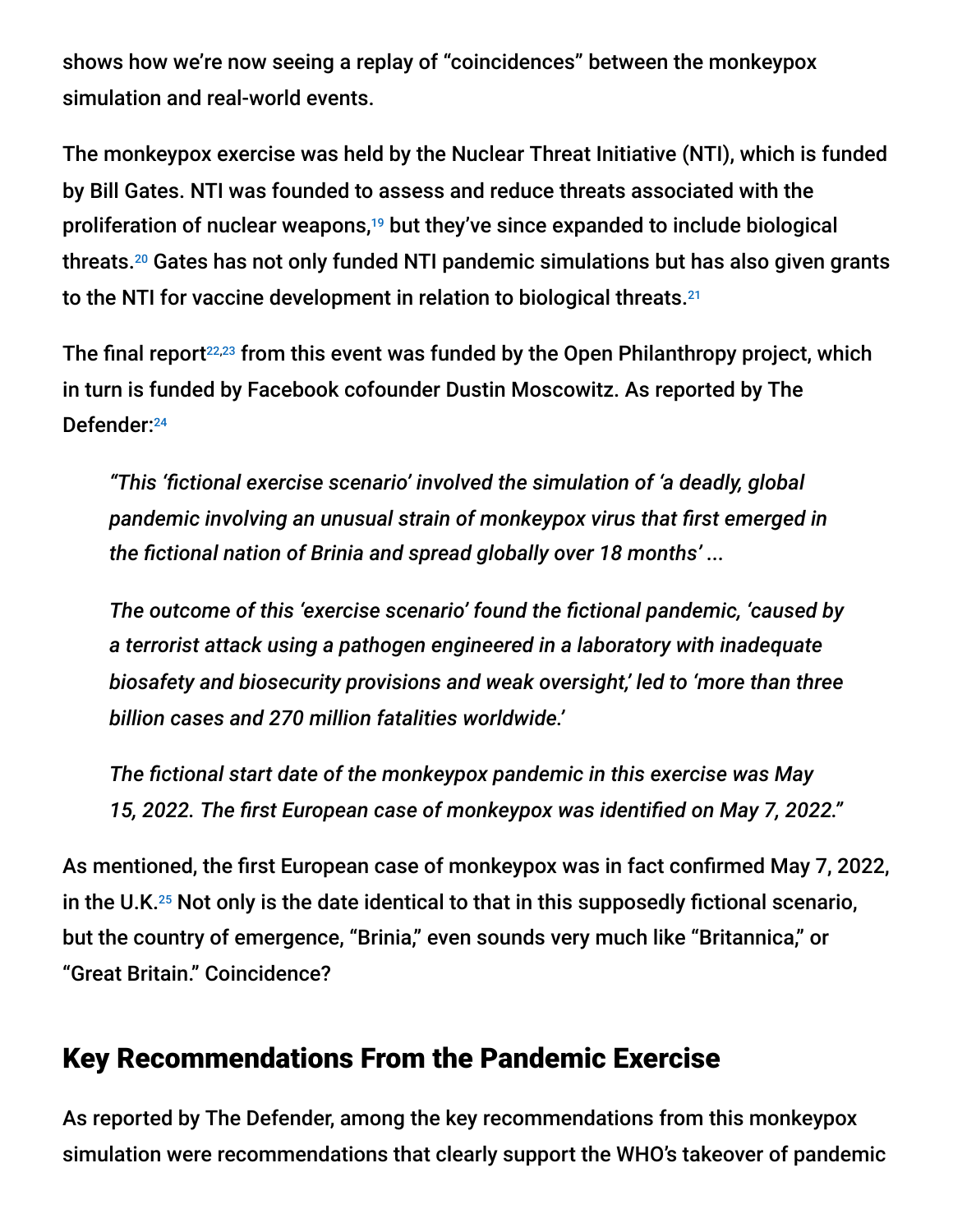preparedness and response, and the implementation of Gates' "Global Epidemic Response & Mobilization" (GERM<sup>26</sup>) Team:<sup>27</sup>

- Bolstering international systems "for pandemic risk assessment, warning, and investigating outbreak origins," calling upon the WHO to "establish a graded, transparent, international public health alert system" and the United Nations system to "establish a new mechanism for investigating high-consequence biological events of unknown origin."
- The development and implementation of "national-level triggers for early, proactive pandemic response," including the adaptation of the "no-regrets" approach to responding to pandemics via "anticipatory action" based on "triggers" that would automatically generate a response to "high-consequence biological events."
- The establishment of "an international entity dedicated to reducing emerging biological risks associated with rapid technology advances," that would "support interventions throughout the bioscience and biotechnology research and development life cycle — from funding, through execution, and on to publication or commercialization."

Anticipatory action based on triggers include everything we've saw during the COVID pandemic, such as mask mandates, the banning of mass gatherings, travel health screening and vaccine passports. This despite overwhelming evidence showing these strategies are ineffective at best, while being devastating to public health and economies.

## Why Does Fiction so Often Turn Into Reality?

As noted by The Defender,<sup>28</sup> Michael P. Sanger<sup>29</sup> and Tim Hinchliffe,<sup>30</sup> among others, fictional tabletop exercises have had an uncanny ability to predict details of near-future events. Event 201 accurately "predicted" the COVID pandemic and its focus on censorship and lockdowns.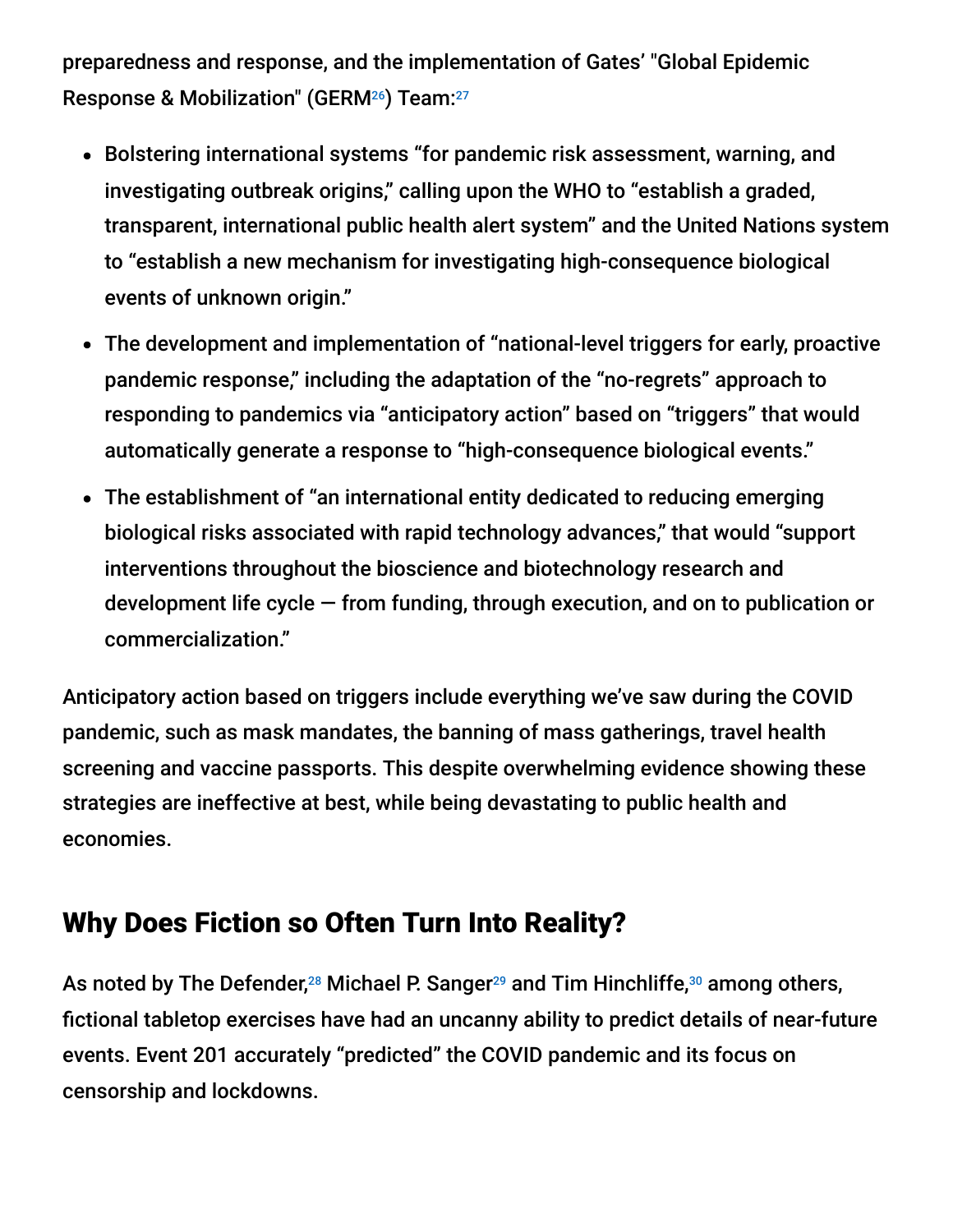In June 2001, Operation Dark Winter examined "the national security, intergovernmental, and information challenges of a biological attack on the American homeland," and less than three months later, the 9/11 attacks and subsequent anthrax scare occurred. In January 2005, Operation Atlantic Storm involved the fictional scenario of a transatlantic bioterrorist attack and that same month we had the bird flu pandemic. The Defender continues: 31

*"Predictions for the future don't end there, however. For instance, in September 2017, NTI and the WEF organized a roundtable discussion on the current state of biological risks presented by technology advancement in light of the Fourth Industrial Revolution.*

*And in January 2020, NTI and the WEF again joined forces, issuing a report titled 'Biosecurity Innovation and Risk Reduction: A Global Framework for Accessible, Safe and Secure DNA Synthesis.' According to the report:*

*'Rapid advancements in commercially available DNA synthesis technologies used for example to artificially create gene sequences for clinical diagnosis and treatment — pose growing risks, with the potential to cause a catastrophic biological security threat if accidentally or deliberately misused.'*

*Merck, whose head of corporate affairs participated in the monkeypox simulation, was the subject of an FBI and CDC investigation in November 2021 regarding 15 suspicious vials labeled "smallpox" at a Merck facility in Philadelphia."*

In a National Pulse exclusive,<sup>32</sup> Natalie Winters also summarizes research by the Wuhan Institute of Virology (WIV), in which they "assembled monkeypox strains using methods flagged for creating 'contagious pathogens.'"

"Are we here because of China's experiments again?" she asks, referring to the apparent monkeypox outbreaks. The research paper $^{33}$  in question was published at the end of February 2022, just a few months before the first cases suddenly appeared outside of Africa.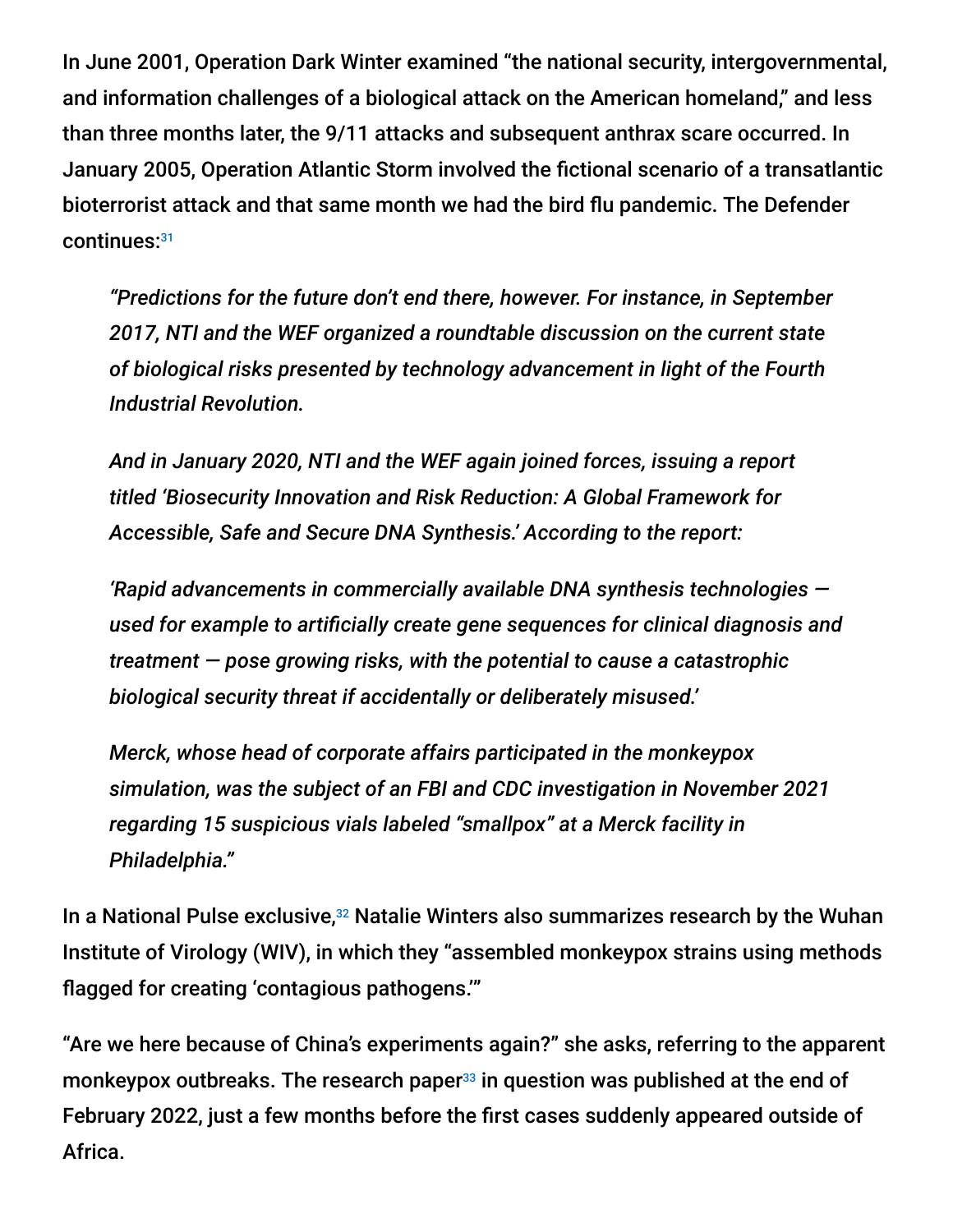### What Do We Know About the Monkeypox Vaccine?

The monkeypox vaccine currently being stockpiled by the U.S. and Europe is not specific for the monkeypox. It's actually a **[smallpox](https://takecontrol.substack.com/p/smallpox-next-lab-leak?s=w)** vaccine, claimed to be 85% effective at stopping monkeypox. In the U.K., close contacts of those infected with monkeypox have reportedly already been given the smallpox vaccine  $-$  a strategy known as "ring" vaccination."<sup>34</sup> In the U.S., there are currently two smallpox vaccines available:

• ACAM2000 was approved by the U.S. Food and Drug Administration in 2007 and has primarily been restricted to use in military personnel due to its safety risks, which include infection with the vaccine strain, vaccine shedding and death.

Package insert warnings include myocarditis and pericarditis at a rate of 5.7 per 1,000 vaccinated, encephalitis, severe skin infection, blindness, fetal death and more. Household contacts face the same risks as the vaccinated individual due to shedding.

• Jynneos (known as Imvamune in Canada or Imvanex in Europe<sup>35</sup>) was approved by the FDA in 2019. It's an attenuated live vaccine, indicated for the prevention of smallpox and monkeypox in adults aged 18 and older, and those who cannot be vaccinated with ACAM2000 due to contraindications such as atopic dermatitis, immunocompromising conditions, breastfeeding or pregnancy. It's the only FDAapproved monkeypox vaccine for non-military use.

The U.S. Biomedical Advanced Research and Development Authority (BARDA) has also signed a contract with Bavarian Nordic for a freeze-dried version of the Jynneos smallpox vaccine, which will give it longer shelf-life.<sup>36</sup> Moderna already has a monkeypox vaccine in pre-clinical trials.<sup>37</sup> It's unclear when those trials began.

As noted by independent journalist Whitney Webb, Emergent BioSolutions and SIGA Technologies  $-$  both of which have been struggling recently  $-$  will be cashing in on the monkeypox scare:<sup>38</sup>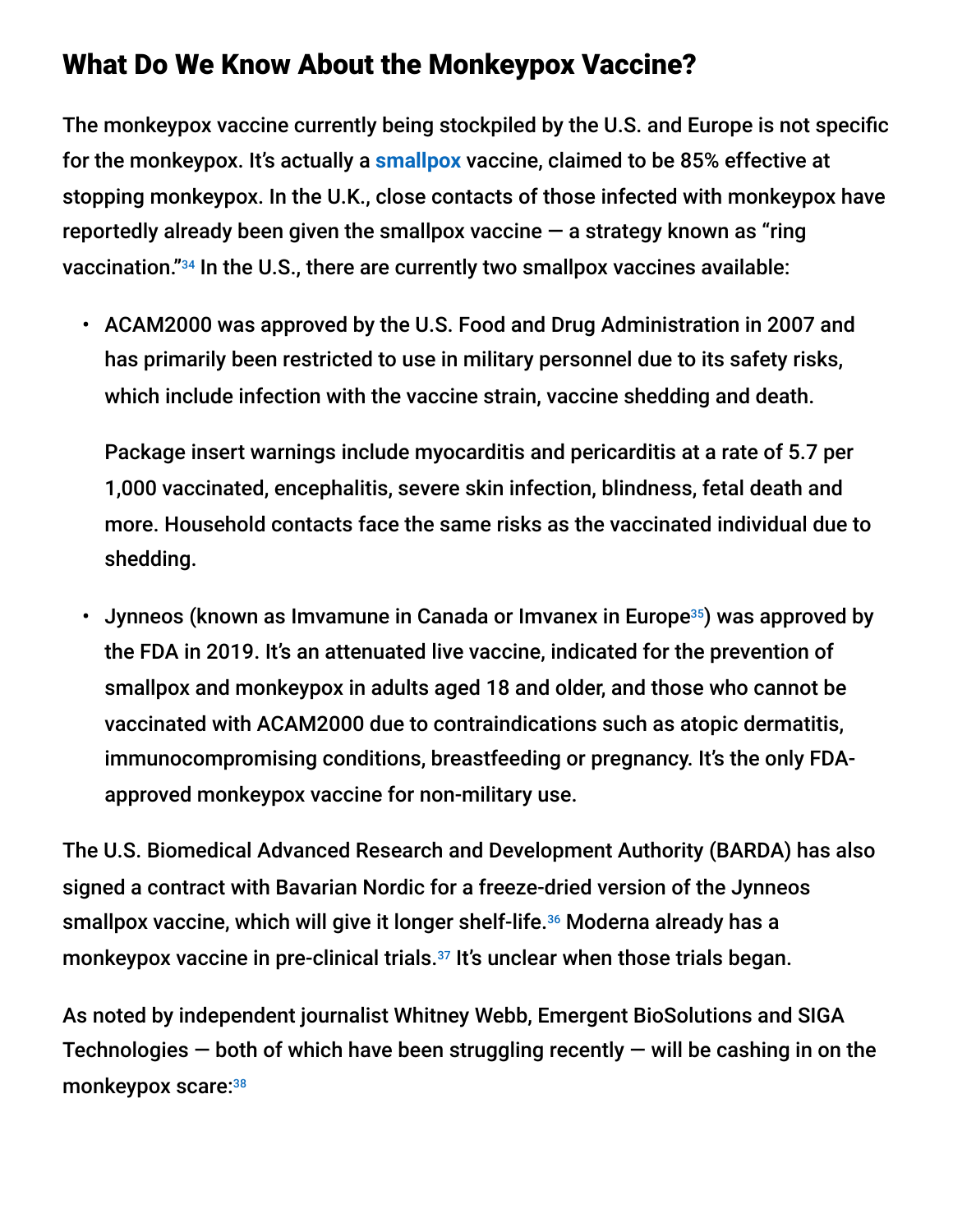*"Regardless of how the monkeypox situation plays out, two companies are already cashing in. As concern over monkeypox has risen, so too have the shares of Emergent BioSolutions and SIGA Technologies.*

*Both companies essentially have monopolies in the U.S. market, and other markets as well, on smallpox vaccines and treatments. Their main smallpoxfocused products are, conveniently, also used to protect against or treat monkeypox as well. As a result, the shares of Emergent BioSolutions climbed 12% on Thursday, while those of SIGA soared 17.1%.*

*For these companies, the monkeypox fears are a godsend, specifically for SIGA, which produces a smallpox treatment, known by its brand name TPOXX. It is SIGA's only product.*

*While some outlets have noted that the rise in the valuation of SIGA Technologies has coincided with recent concerns about monkeypox, essentially no attention has been given to the fact that the company is apparently the only piece of a powerful billionaire's empire that isn't currently crumbling.*

*That billionaire, 'corporate raider' Ron Perelman, has deep and controversial ties to the Clinton family and the Democratic party as well as troubling ties to Jeffery Epstein. Aside from his controlling stake in SIGA, Perelman has recently made headlines for rapidly liquidating many of his assets in a desperate bid for cash.*

*Similarly, Emergent BioSolutions has also been in hot water. The company, which has troubling ties to the 2001 Anthrax attacks, came under fire just under two weeks ago for engaging in a 'cover-up' over quality control issues relating to their production of COVID-19 vaccines.*

*A Congressional investigation found that quality control concerns at an Emergent-run facility led to more than 400 million doses of COVID-19 vaccines being discarded.*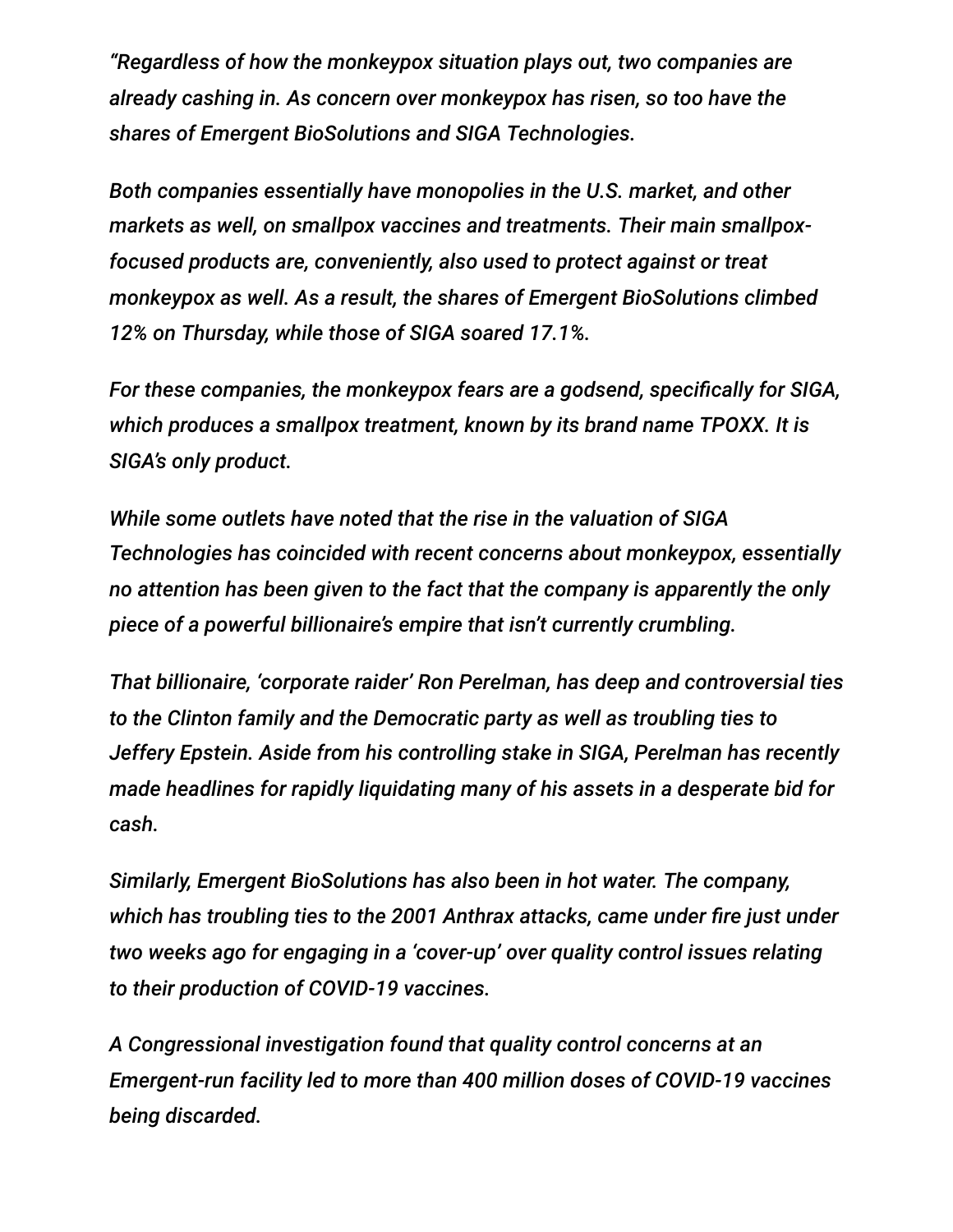*The Emergent factory in question had been shut down by the U.S. Food and Drug Administration (FDA) in April 2021. They were allowed to reopen last August before the government terminated the contract."*

## What's the Truth of the Matter?

In addition to Webb's article above, which dissects the sordid histories of Emergent and SIGA, another early analysis of the new monkeypox scare that is well worth reading is Dr. Robert Malone's Substack article,<sup>39</sup> "Monkey Pox — Truth Versus Fearporn." In it, he reviews what monkeypox actually is, where it came from, how it's related to smallpox, it's signs and symptoms, how disease spread is effectively controlled and much more.

**<sup>66</sup>** Unless there has been some genetic alteration,<br>either through evolution or intentional genetic **either through evolution or intentional genetic manipulation, [monkeypox] is not a significant biothreat, and has never been considered a high threat pathogen in the past. So, stop the fear mongering, misinformation and disinformation. ~ Dr. Robert Malone"**

Key take-home's are that monkeypox is not a particularly deadly disease and one that can be readily controlled without reverting back to COVID restrictions. To quote Malone: 40

*"So, is the biothreat real? Is it imminent? Does it justify the global media hype? As I was waiting in an airport lounge to travel from USA to the UK two days ago, I saw a newsreel from CNN which was breathlessly reporting on this 'threat' while displaying historic images of patients suffering from Smallpox disease.*

*This provides a classical example of public health fearporn, in my opinion, and CNN should be reprimanded for broadcasting irresponsible propaganda —*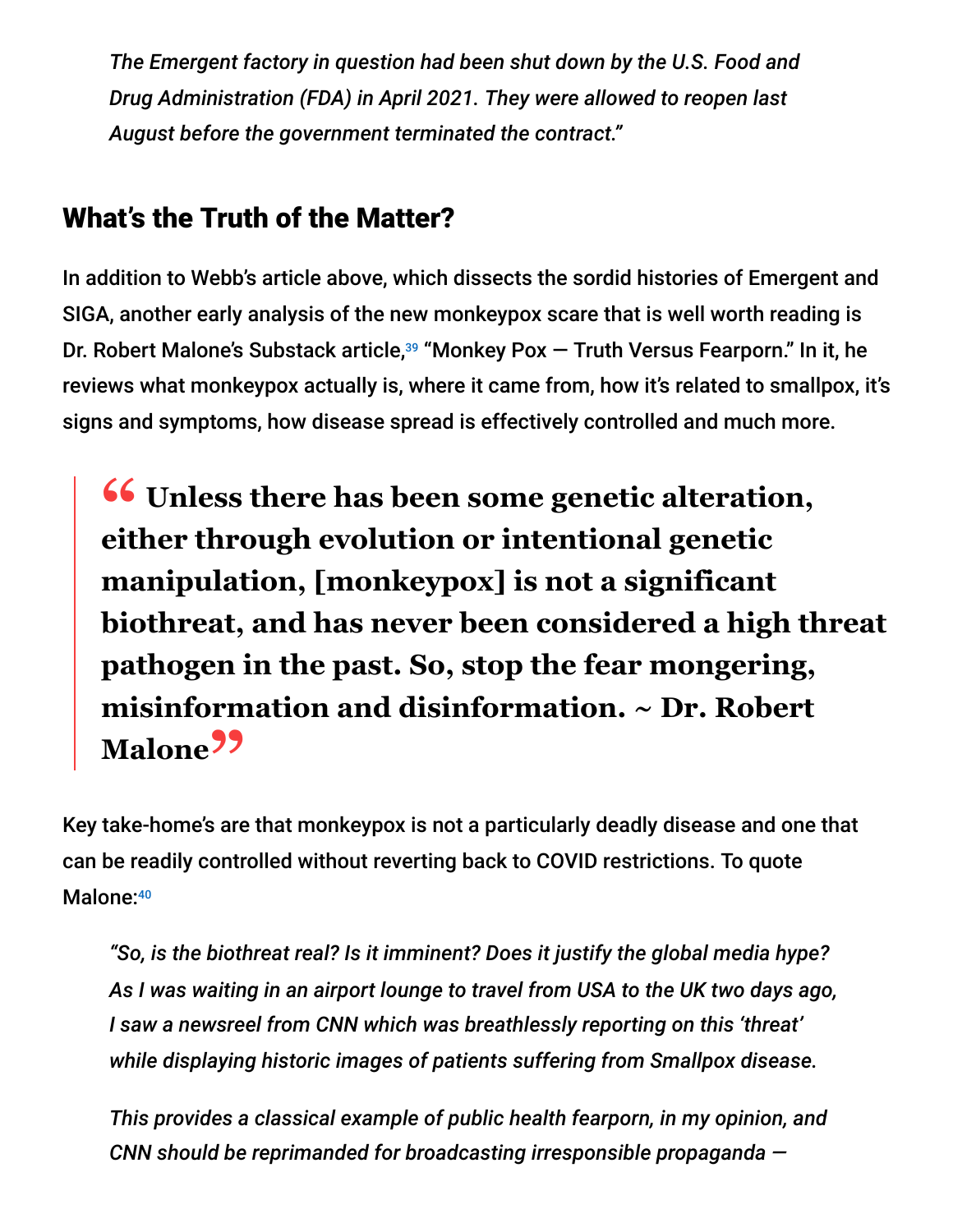*misinformation and disinformation — under the guise of journalism.*

*In my opinion, based on currently available information, Monkeypox is a virus and disease which is endemic in Africa, emerges sporadically after transmission into humans from animal hosts, and is typically spread by close human contact. It is readily controlled by classical public health measures.*

*It does not have a high mortality rate. Unless there has been some genetic alteration, either through evolution or intentional genetic manipulation, it is not a significant biothreat, and has never been considered a high threat pathogen in the past. So, stop the fear mongering, misinformation and disinformation."*

The way it looks right now, it appears the monkeypox outbreaks are intended to rile the public into another fear-fueled frenzy in order to justify the WHO's takeover of public health globally, usher in those reviled health passports and everything else that goes along with The Great Reset. As noted by Hinchliffe in a 2020 Sociable article: 41

*"If you are World Economic Forum (WEF) Founder Klaus Schwab, you attempt to sell your vision of a global Utopia via a great reset of the world order in three simple steps:*

- *1. Announce your intention to revamp every aspect of society with global governance, and keep repeating that message*
- *2. When your message isn't getting through, simulate fake pandemic scenarios that show why the world needs a great reset*
- *3. If the fake pandemic scenarios aren't persuasive enough, wait a couple months for a real global crisis to occur, and repeat step one ...*

*The so-called 'great reset' promises to build 'a more secure, more equal, and more stable world' if everyone on the planet agrees to 'act jointly and swiftly to revamp all aspects of our societies and economies, from education to social contracts and working conditions.'*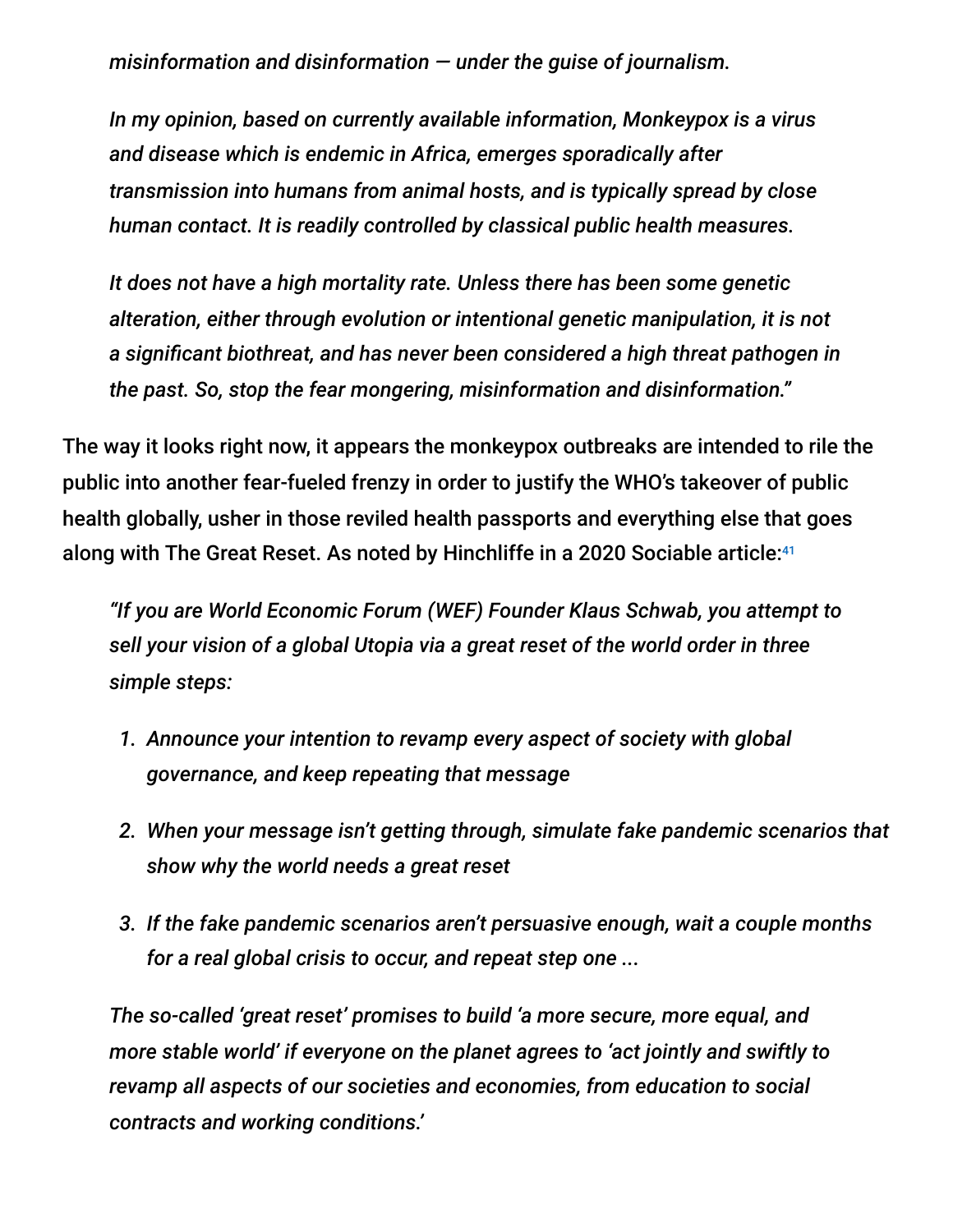*But it wouldn't have been possible to contemplate materializing such an allencompassing plan for a new world order without a global crisis, be it manufactured or of unfortunate happenstance, that shocked society to its core."*

COVID simply didn't take the globalist cabal far enough. So, here comes global pandemic No.  $2 - be$  it real or mostly fabricated  $-$  which will be rapidly followed by renewed calls for a New World Order and a Great Reset. Essentially, we can expect a repeat of the insanity we just lived through, which means we must also repeat our response, and reject the fearmongering and the global power grab.

#### **Sources and References**

- <sup>1</sup> [Politifact May 23, 2022](https://www.politifact.com/factchecks/2022/may/23/facebook-posts/misused-shingles-photo-fuels-conspiracy-theory-abo/)
- <sup>2, 4, 25</sup> [Reuters May 20, 2022](https://www.reuters.com/world/europe/monkeypox-outbreak-europe-largest-ever-region-cases-cross-100-2022-05-20/)
- <sup>3</sup> [Cidrap May 23, 2022](https://www.cidrap.umn.edu/news-perspective/2022/05/monkeypox-cases-increase-across-europe-north-america)
- <sup>5</sup> [ABC News May 19, 2022](https://abcnews.go.com/Health/massachusetts-man-tests-positive-monkeypox/story?id=84817514)
- <sup>6</sup> [Epoch Times May 23, 2022 \(Archived\)](https://archive.ph/9ej8w)
- 7, 24, 27, 28, 31 [The Defender May 23, 2022](https://childrenshealthdefense.org/defender/monkeypox-gates-foundation-who-pharma-execs-monkeypox-pandemic-simulation/)
- 8, 36 [Endpoints May 18, 2022](https://endpts.com/bavarian-nordic-laps-up-barda-secures-contract-for-vaccine-production/)
- <sup>9</sup> [BBC May 23, 2022](https://www.bbc.com/news/uk-61546480)
- <sup>10</sup> [CDC International Health Regulations](https://www.cdc.gov/globalhealth/healthprotection/ghs/ihr/index.html)
- <sup>11</sup> [Nature May 20, 2022](https://www.nature.com/articles/d41586-022-01421-8)
- <sup>12</sup> [First Draft Genome Sequence of Monkeypox Virus May 2022](https://virological.org/t/first-draft-genome-sequence-of-monkeypox-virus-associated-with-the-suspected-multi-country-outbreak-may-2022-confirmed-case-in-portugal/799)
- <sup>13, 15</sup> [The Telegraph May 20, 2022 \(Archived\)](https://archive.ph/1QZsM#selection-1463.0-1463.79)
- <sup>14</sup> [Daily Mail May 21, 2022](https://www.dailymail.co.uk/news/article-10839877/Monkeypox-outbreak-Europes-biggest-100-cases-reported.html)  $\bullet$
- <sup>16</sup> [Drugs.com May 23, 2022](https://www.drugs.com/news/gay-community-most-vulnerable-monkeypox-threat-vaccines-available-soon-cdc-105565.html)
- <sup>17</sup> [The York Press May 24, 2022](https://www.yorkpress.co.uk/news/20160632.monkeypox-nhs-issues-warning-anyone-eats-meat-uk-cases-rise/)
- 18, 22 [NTI.org November 23, 2021](https://www.nti.org/analysis/articles/strengthening-global-systems-to-prevent-and-respond-to-high-consequence-biological-threats/)
- <sup>19</sup> [NTI Nuclear Threats](https://www.nti.org/area/nuclear/)  $\bullet$
- <sup>20</sup> [NTI Biological Threats](https://www.nti.org/area/biological/)  $\bullet$
- <sup>21</sup> [Gates Foundation National Threat Initiative](https://www.gatesfoundation.org/about/committed-grants/2017/10/opp1185378)
- <sup>23</sup> [NTI.org November 2021 Summary](https://www.nti.org/wp-content/uploads/2021/11/NTI_Paper_BIO-TTX_Final.pdf)
- <sup>26</sup> [The Counter Signal May 2, 2022](https://thecountersignal.com/bill-gates-germ-team/)
- <sup>29</sup> [Michael P Sanger Substack May 20, 2022](https://michaelpsenger.substack.com/p/the-prophetic-monkeypox-simulation?utm_source=email&s=r)
- <sup>30, 41</sup> [The Sociable November 17, 2020](https://sociable.co/government-and-policy/timeline-great-reset-agenda-event-201-pandemic-2020/)  $\bullet$
- <sup>32</sup> [National Pulse May 22, 2022](https://thenationalpulse.com/2022/05/22/wuhan-assembled-monkeypox-strains/)  $\bullet$
- <sup>33</sup> [Viroliga Sinica February 28, 2022 DOI: 10.1016/j.virs.2022.02.009](https://www.sciencedirect.com/science/article/pii/S1995820X22000414)
- <sup>34</sup> [Daily Mail May 23, 2022](https://www.dailymail.co.uk/news/article-10844809/EU-health-chiefs-tell-nations-prepare-vaccination-strategies-amid-scramble-contain-monkeypox.html)